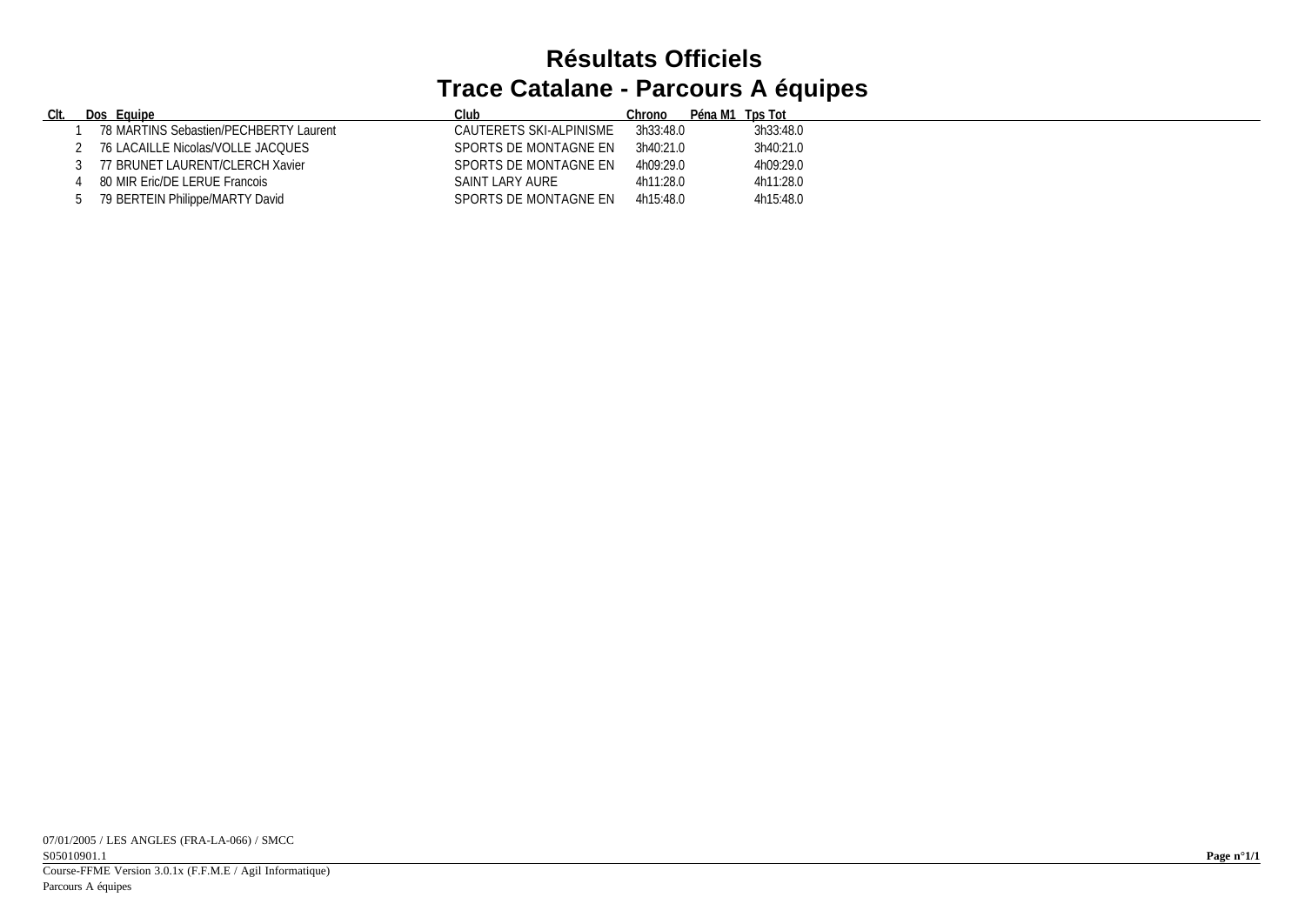## **Résultats Officiels Trace Catalane - Parcours A individuel**

| CIt. |         | Dos Code | Nom - Prénom                 | An   | Club                         | <b>Tps Tot</b> |
|------|---------|----------|------------------------------|------|------------------------------|----------------|
|      | 60      |          | 154048 LEBEAU Roland         | 1966 | AMITIE ET NATURE             | 2h52:00.0      |
|      | 2<br>59 |          | 66329 CARNIATO Christophe    |      | 1967 SAINT LARY AURE         | 3h02:48.0      |
|      | 3<br>66 |          | 68205 BONZOMS JEAN PAUL      |      | 1967 CAUTERETS SKI-ALPINISME | 3h05:10.0      |
|      | 61<br>4 |          | 79506 MATHARAN Paul          | 1984 | AMITIE ET NATURE             | 3h11:03.0      |
|      | 5<br>53 |          | 15845 BATAN LAPEYRE Gerard   |      | 1960 CAUTERETS SKI-ALPINISME | 3h21:39.0      |
|      | 54<br>6 |          | 64085 LIEHR DOMINIQUE        |      | 1962 SPORTS DE MONTAGNE EN   | 3h31:18.0      |
|      | 7<br>57 |          | 107568 PELLET Thierry        | 1969 | HAUT SALAT MONTAGNE          | 3h38:48.0      |
|      | 8<br>56 |          | 131380 REMY Emmanuel         | 1968 | AMITIE ET NATURE             | 3h38:54.0      |
|      | 9<br>64 |          | 20952 LE CORRE Jean          |      | 1965 C.A.F. TOULOUSE         | 3h41:21.0      |
| 10   | 62      |          | 169011 GOEMARE JEAN BAPTISTE | 1984 | CLUB DES SPORTS EAUX         | 3h55:56.0      |
| 11   | 55      |          | 175860 LAPORTE Aurelien      |      | 1975 BON ENCONTRE ESCALADE   | 3h59:00.0      |
| 12   | 65      |          | 14577 LAFFONT ALAIN          |      | 1959 SPORTS DE MONTAGNE EN   | 4h00:11.0      |
| 13   | 58      |          | 152323 NOBILEAU CLAIRE       |      | 1973 LUCHON HAUTE MONTAGNE   | 4h10:50.0      |
| 14   | 63      |          | 192398 RINGEVAL Céline       | 1982 | AMITIE ET NATURE             | 4h15:16.0      |
| 15   | 52      |          | 15017 PERE Jean-Jacques      | 1959 | CAUTERETS SKI-ALPINISME      | 9h59:59.0      |
| 15   | 51      |          | 999999 BEGARIE Daniel        |      | 1965 SPORTS DE MONTAGNE EN   | 9h59:59.0      |